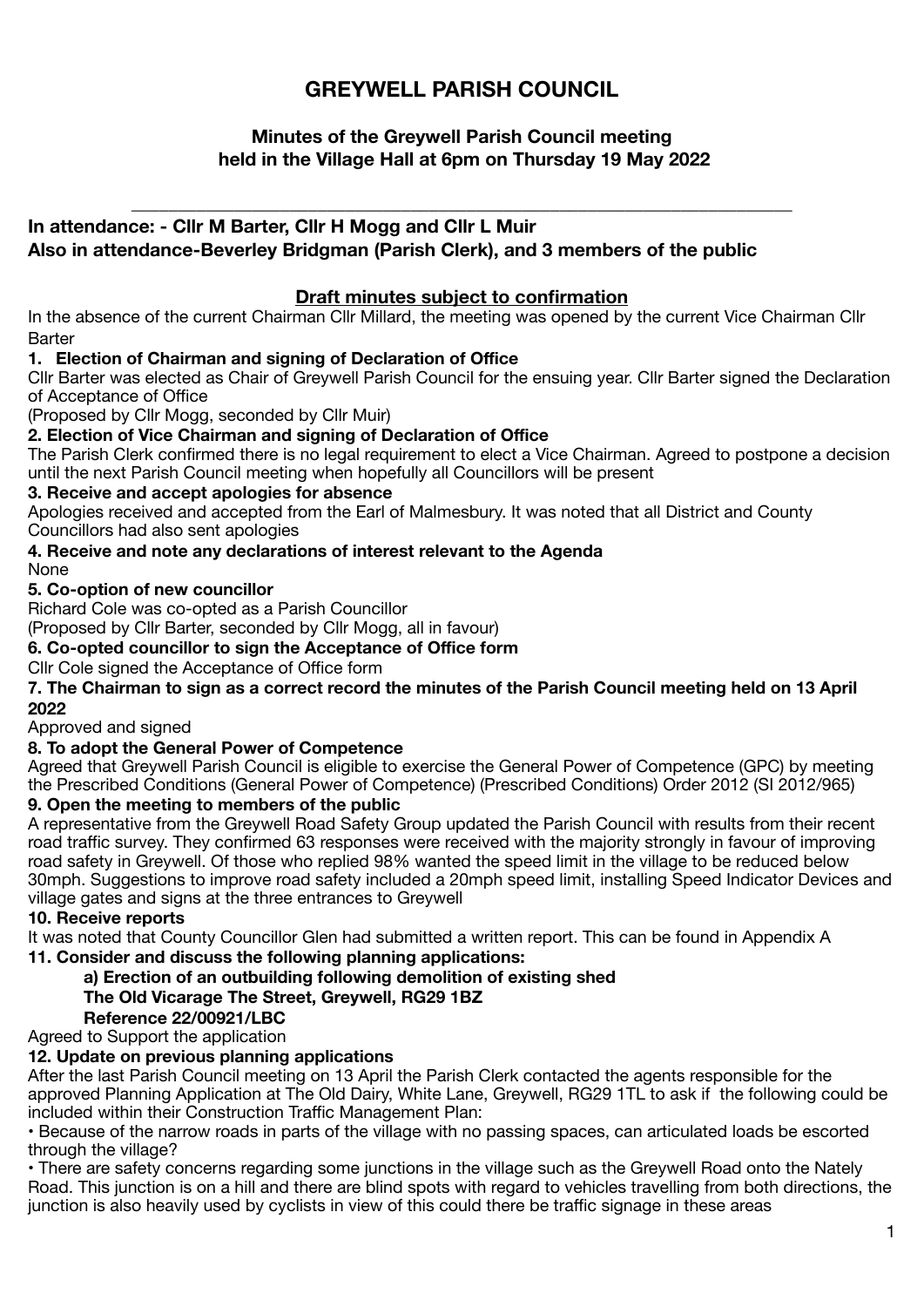• There are often many cars parked along The Street, some of which are villagers cars. This makes what is already a narrow road even more difficult to negotiate. Can the Parish Council be forewarned of large loads so they can circulate information to the village suggesting cars are removed from The Street at these times The agent has acknowledged these requests and advised "our client will do their utmost to cause as little disruption as possible"

Since the last Parish Council meeting Hart District Council has granted the following planning application: 22/00067/HOU Demolition of existing shed and erection of an outbuilding at The Old Vicarage, The Street, Greywell, RG29 1BZ

**13. Agree renewal of annual subscription to Basingstoke Canal Society (£30 plus optional donation)**  Agreed to renew at a cost of £30. Due to limited funds there would be no additional donation

**14. Agree renewal of Parish Council insurance policy (£353.59)** 

Agreed to renew at £353.59

**15. Approve the Electronic Payment request for May** 

Approved, the electronic payment request for May can be found below:

| To                                      | <b>Item</b>                                                                      | Amount            | <b>Invoice</b><br>number |  |
|-----------------------------------------|----------------------------------------------------------------------------------|-------------------|--------------------------|--|
| <b>Staff</b>                            | Salary May 2022                                                                  | £299.00           |                          |  |
|                                         | Home Office Allowance May 2022                                                   | £15.00            |                          |  |
|                                         | Total                                                                            | £314.00           | 5/22                     |  |
| <b>Staff</b>                            | Expenses May 2022                                                                | £28.36            | 5/22                     |  |
| <b>Gallagher Insurance</b>              | Renewal of annual Parish Council<br>insurance policy (3yr LTA expires<br>31/5/23 | £353.59           | 1609972                  |  |
| <b>Greywell Village Hall</b>            | Hall Hire April 2022                                                             | £10.00            | 220007                   |  |
| <b>Greywell Village Hall</b>            | Hall Hire May 2022                                                               | <b>Approx £10</b> | tbc                      |  |
| <b>Basingstoke Canal Society</b>        | Annual Renewal                                                                   | £30.00            | 1779                     |  |
| <b>The Community Heartbeat</b><br>Trust | <b>Annual Support</b>                                                            | £162.00           | 12320                    |  |
| <b>Chairmans Signature and date:</b>    |                                                                                  |                   |                          |  |

### Greywell Parish Council May 2022 Electronic Payment Request

#### **16. Note the current financial situation and sign bank statements**

Noted - The current financial situation can be found in Appendix B. The balances as at 13 May 2022 were: Current Account: £5017.91

Savings Account: £6226.12

#### **17. Discuss providing specific councillor mail addresses**

Hampshire Association of Local Councils (HALC) strongly recommend Councillors use an email address provided to them by their Parish Council when carrying out council business. This not only protects the Parish Council, but also protects the member as an individual. Using a dedicated council provided email address ensures any data contained within it remains the property of the Parish Council. The Parish Council also needs to consider their obligations under the Data Protection Act 2018 and the Freedom of Information Act 2000. A dedicated email address set up by our website provider also ensures that when a Councillor leaves the Parish Council their email account is shut down.

Agreed to purchase individual email addresses for each Councillor from the Parish Councils website provider at a cost of £21.60 (inc VAT) per address per annum

**18. Review and approve the Parish Council Privacy Notice** 

Reviewed and approved, the next review date will be May 2023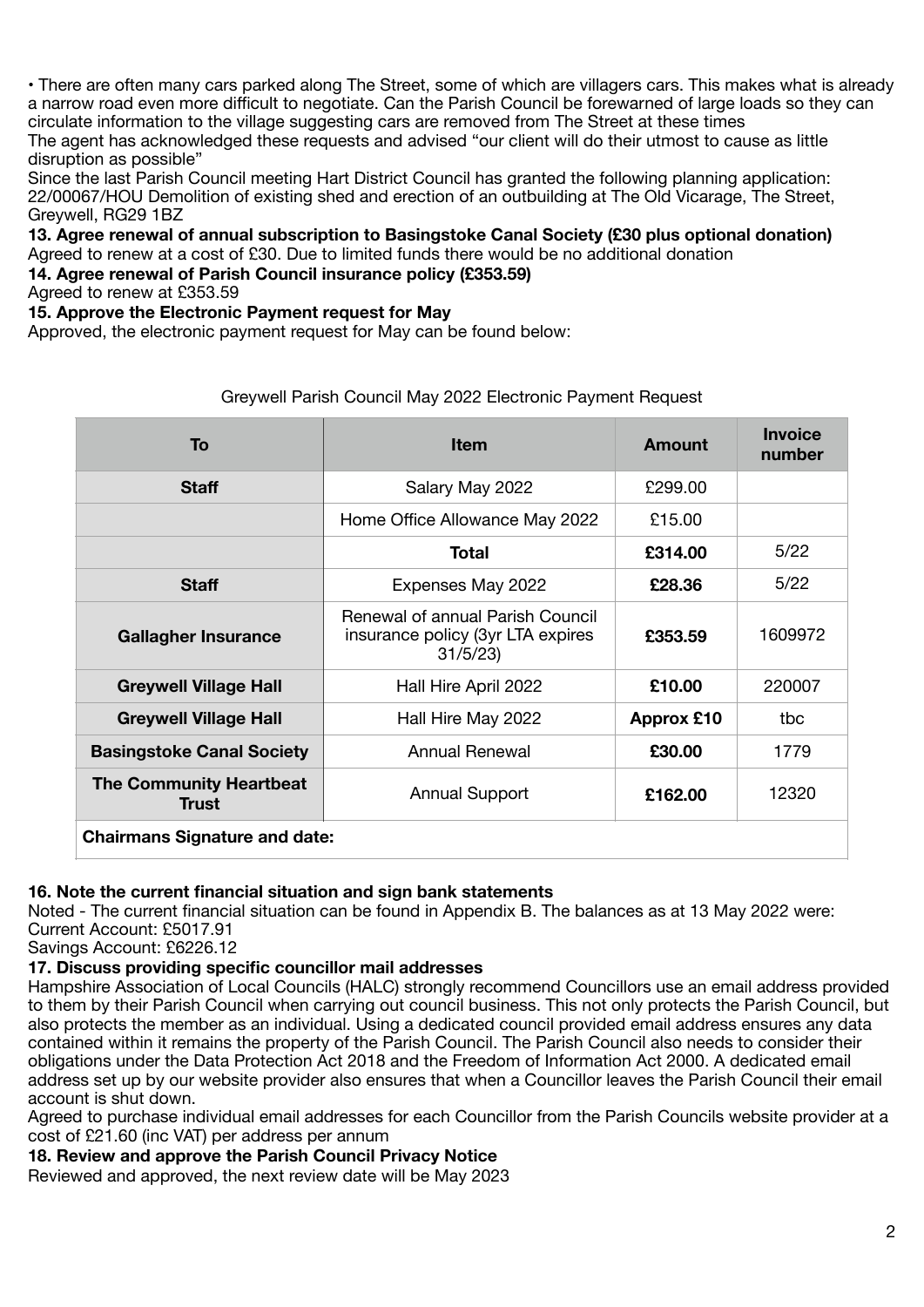#### **19. Review the Greywell procedure for the Death of a National Figure (replacement Councillor for Sue O'Neill)**

The Earl of Malmesbury had put his name forward and this was agreed by all Councillors present. In the event that Cllr Barter is away when it is necessary to implement the procedure agreed Cllr Cole will act as his replacement. The Parish Clerk will update the "Death of a National Figure" document to reflect these changes and will also check that more than one member of the Church is aware of where the Book of Condolence is kept

## **20. Speed watch update**

Cllr Mogg reported that 3 Speed Watch sessions had taken place since 13 April. The first session captured 4 vehicles going over the 30mph speed limit, the second session captured no speeding vehicles and the final session captured 3 speeding vehicles. Cllr Mogg felt the Speed Watch checks show a reduction in the village speed limit to 20mph is warranted, however it was also noted that when standing by the roadside it can appear that vehicles are travelling faster than is confirmed by the indicator device.The sessions have been generally been between 9-10am and 3.30-4.30pm, it is hoped a future session will be held earlier in the morning to capture rush hour traffic

## **21. Fibre Broadband update**

Cllr Mogg reported that there has been no update from Open Reach. Once further information is received this will be circulated to the village

## **22. Update regarding Jubilee celebrations for the village**

In his role as a member of the Jubilee Committee Cllr Cole advised of the following celebrations that have been arranged for the village:

2-4 June Flower Festival at St Marys Church

4 June Tennis Tournament

4 June BBQ at the Fox and Goose

4 June Queens Ball at the Village Hall

5 June Dog Show in the field next to the Village Hall

5 June The Street will be closed between 10am-6pm for a Street Party

5 June Bake Off Competition in the Village Hall

5 June Afternoon Tea in The Street and Village Hall

2-5 June A Jubilee tree will be planted in the autumn. The siting in Church Meadow will be agreed over the Jubilee weekend

Further information and tickets for each activity can be found at [greywell.info](http://greywell.info) and on the QR code on posters around the village

## **23. Update regarding the village website, [www.greywell.info](http://www.greywell.info)**

Cllr Cole advised that with the help of a villager the village website has recently been updated specifically in line with the village Jubilee celebrations. Further information regarding other updates will be provided at the next Parish Council meeting

#### **24. Discuss and agree a schedule of jobs for the County Lengthsman (bi-monthly litter picks already requested)**

In addition to litter picking agreed to ask the Lengthsman to cut back any foliage and clean all roads signs in the village during their July visit.

The Lengthsman spent a lot of hours cleaning the ditch at the Waterworks last year and so it was agreed to leave this from the schedule of jobs for the time being. Cllrs Barter and Cole will check other ditches in the village and clearance of these may be added in the future

#### **25. Discuss plans for an Annual Parish Meeting?**

At the February Parish Council meeting it was agreed to defer a decision regarding an Annual Parish Meeting until after the May elections. There is no legal requirement for the Parish Council to call such a meeting and a meeting of this type must be held between 1 March-1 June. Agreed that the Parish Council will not call an Annual Parish Meeting this year

#### **26. Agree dates for Parish Council meetings for the remainder of 2022 (July, September, November)**

Agreed to hold the next Parish Council meeting during the last two weeks of July, pending Cllrs availability. As not all Cllrs were present agreed to defer a decision regarding the September and November meetings

There being no other business the meeting finished at 19.18pm

## **[www.greywell.info](http://www.greywell.info)**

## **Email: parishclerk@greywell.info**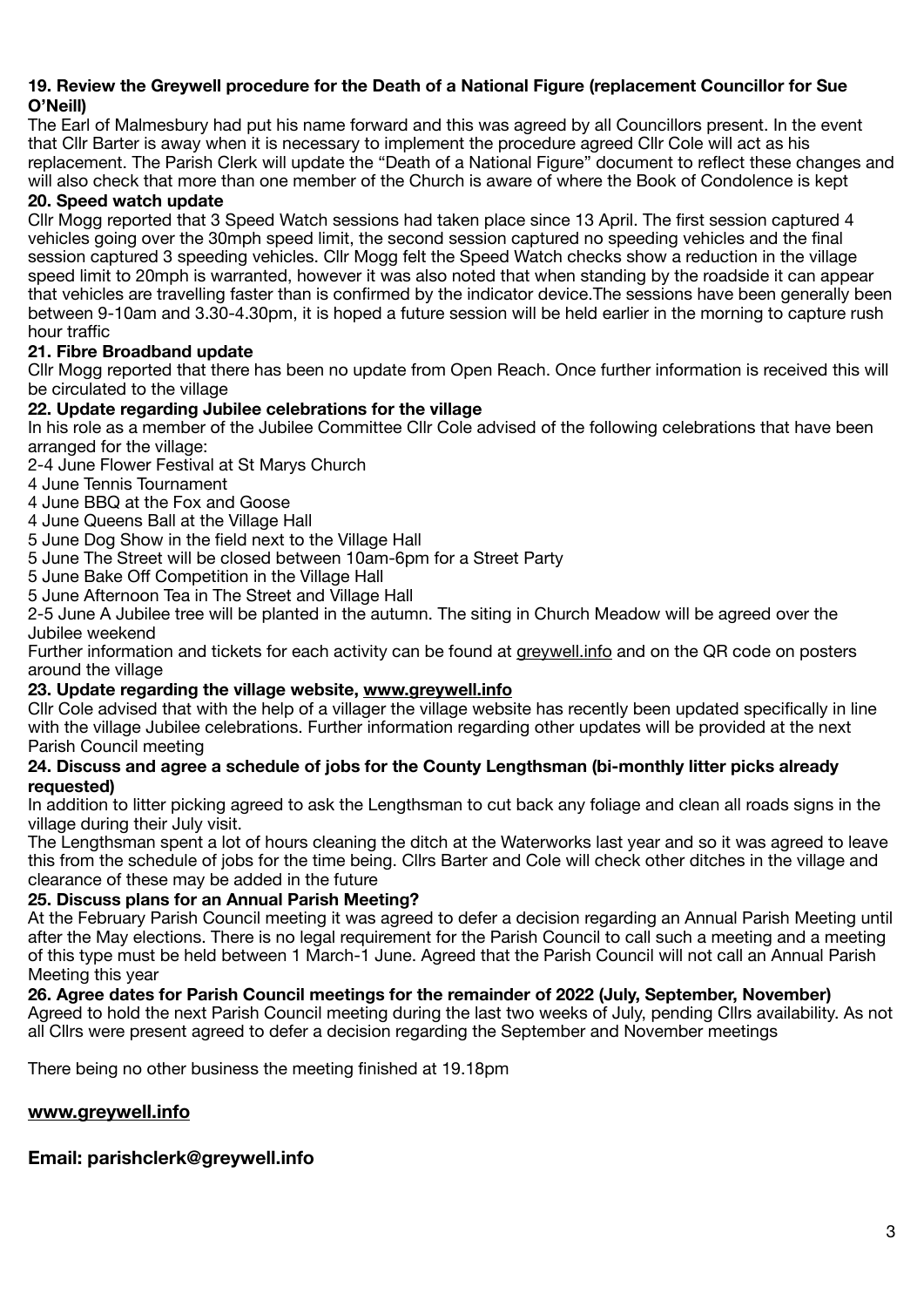## **Appendix A**

### **COUNTY MATTERS – HAMPSHIRE FOCUS/MAY 2022**

County Councillor Jonathan Glen HCC Member for Odiham, Hook & The Western Parishes Email: jonathan.glen@hants.gov.uk Tel: (01256) 763643

Hope everyone had a good Easter break and are now looking forward to the May Bank Holidays. If you, like me, are getting fed up with all the alarming national news, please let me share with you some of the good work currently going on in Hampshire.

#### **Homes for Ukraine**

The County Council is working with local district and borough councils, as well as key local partners such as the NHS and Hampshire Constabulary, to prepare for the provision of immediate support and assistance to Ukrainians arriving in Hampshire under the Government's Homes for Ukraine scheme. An initial £100,000 has been set aside to provide immediate support and assistance.

The position is developing rapidly and remains fluid. Several key areas of activity are currently being prioritised: a process for home visits is being put in place; individual sponsors will be contacted by the County Council regarding these, as soon as they have been formally notified by Government of an impending arrival

- a process is also being set up to allow sponsors to receive a 'thank you' payment of £350 per month direct to their bank accounts.
- DBS checks are required of all sponsors under the Homes for Ukraine scheme, as well as enhanced DBS checks for hosts who will have Ukrainian children staying with them. These will commence as part of the home visit process and will be undertaken by HCC.
- guest families will be assisted with school admissions so that formal education can continue as soon as possible; queries about school places can be directed to admissions.team@hants.gov.uk
- the County Council's adult social care team is liaising with NHS representatives regarding how support will be provided. GP support and the provision of crisis mental health assistance is a key consideration.

A dedicated 'Support for Ukraine' webpage (www.hants.gov.uk/ukraine) has been set up and is being regularly updated with the latest information, together with signposting to updates from central Government.

#### **Covid-19 update**

Changes have occurred to the national Covid testing regime, as part of the Government's 'Living with COVID' plan, which has been made possible largely thanks to the successful vaccination programme; this has placed the UK in a strong position to now treat Coronavirus like other respiratory diseases.

Recent changes include the closure of testing sites for people with symptoms and the end of the provision of free tests for the general public in England. Anyone wishing to get tested will be able to purchase an LFD test from pharmacies.

Limited free symptomatic testing will continue for a small number of at-risk groups and will also remain available to social care staff. Guidance on testing arrangements for visitors to care homes is provided on the gov.uk webpages.

The current data shows a picture of increased COVID-19 activity and continued high case rates across all ages in Hampshire, with the highest rates currently among 35-39 year olds, and rising infections in the those aged 60+. Despite hospitalisations decreasing since the peak of the Omicron wave, there is a slight upward trend in those admitted to hospital with COVID-19, which HCC's Public Health team are monitoring closely, alongside outbreaks within the community.

More information can be found on the 'Keep Hampshire Safe' web page at www.hants.gov.uk/ socialcareandhealth/coronavirus/covid-changes-faqs.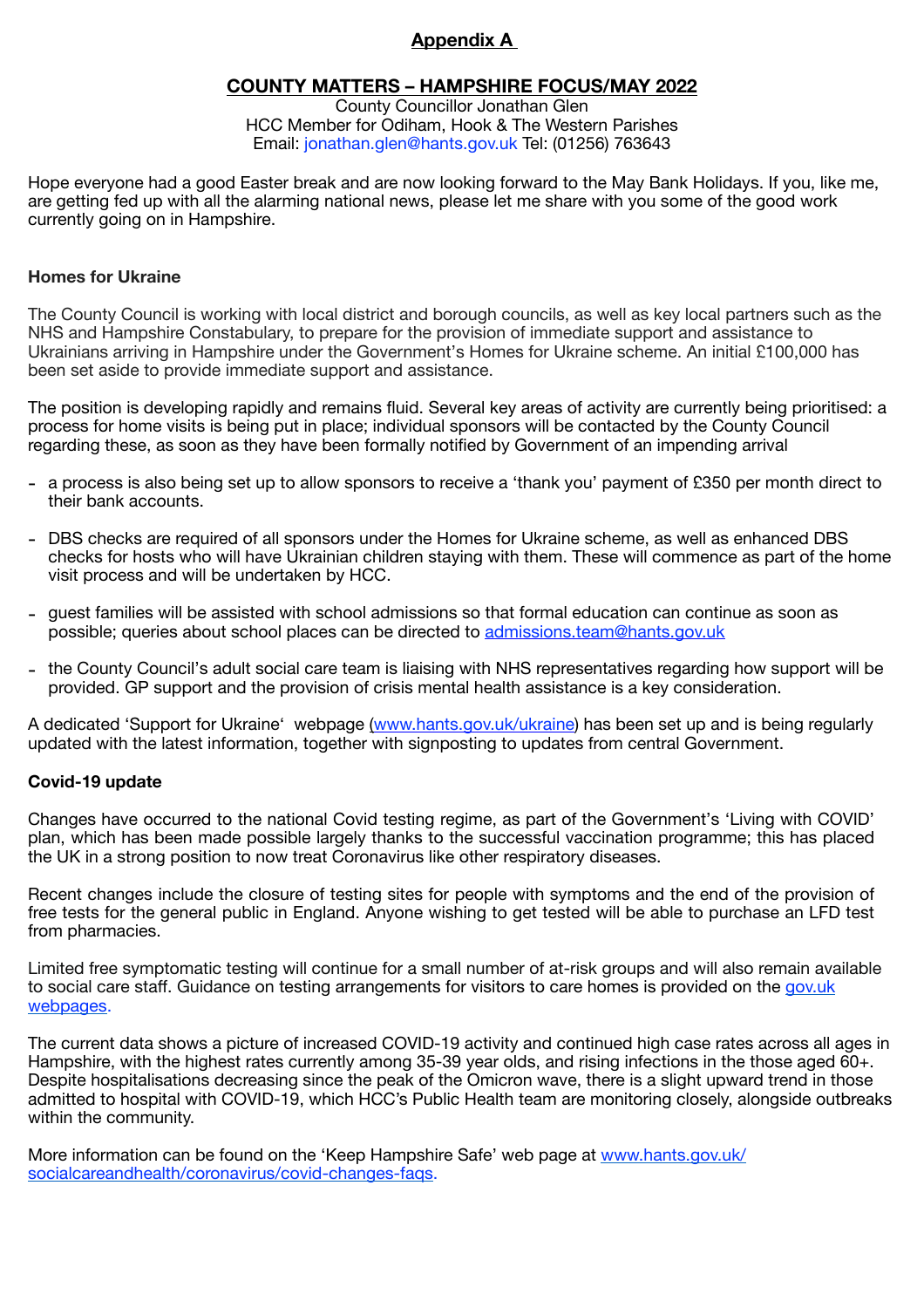#### **New Community Pantries**

Five new Community Pantries are opening in Hampshire with support from the connect4communities programme, led by Hampshire County Council. Each pantry will help families who are facing hardship to access food at reduced prices. There is now at least one community pantry in each of the 11 districts in the HCC local authority area, with a total of 20 across Hampshire. For more information visit www.connect4communities.org

#### **Roads**

The countywide clear-up following the severe storms in February continued into March. Storm Eunice alone generated over 5,000 reports with the highways team attending to almost 2000 fallen, damaged or dangerous trees, many of which needed emergency or urgent works. Specialist teams continued to inspect and prioritise tree related issues throughout March.

In addition, across the county 11,395 square metres of carriageway were resurfaced in February, 16,521 gullies and other drainage was cleared and 4,905 potholes were repaired.

The Task & Finish group set up to investigate 20mph speed limits in residential areas has had its first meeting and will now begin reviewing the evidence. The outcome is expected later in the year.

It is worth noting that there is a different process to reporting rights of way issues to HCC, as opposed to Highways issues. Residents should use this link, which enables the team to raise a job order and update the complainant.

Problems on rights of way | Hampshire County Council (hants.gov.uk).

As ever, if you have any questions or comments on the issues raised here, please share your thoughts with me on jonathan.glen@hants.gov.uk. If relevant, please also include your written permission to use and send on your email to the appropriate departments for action.